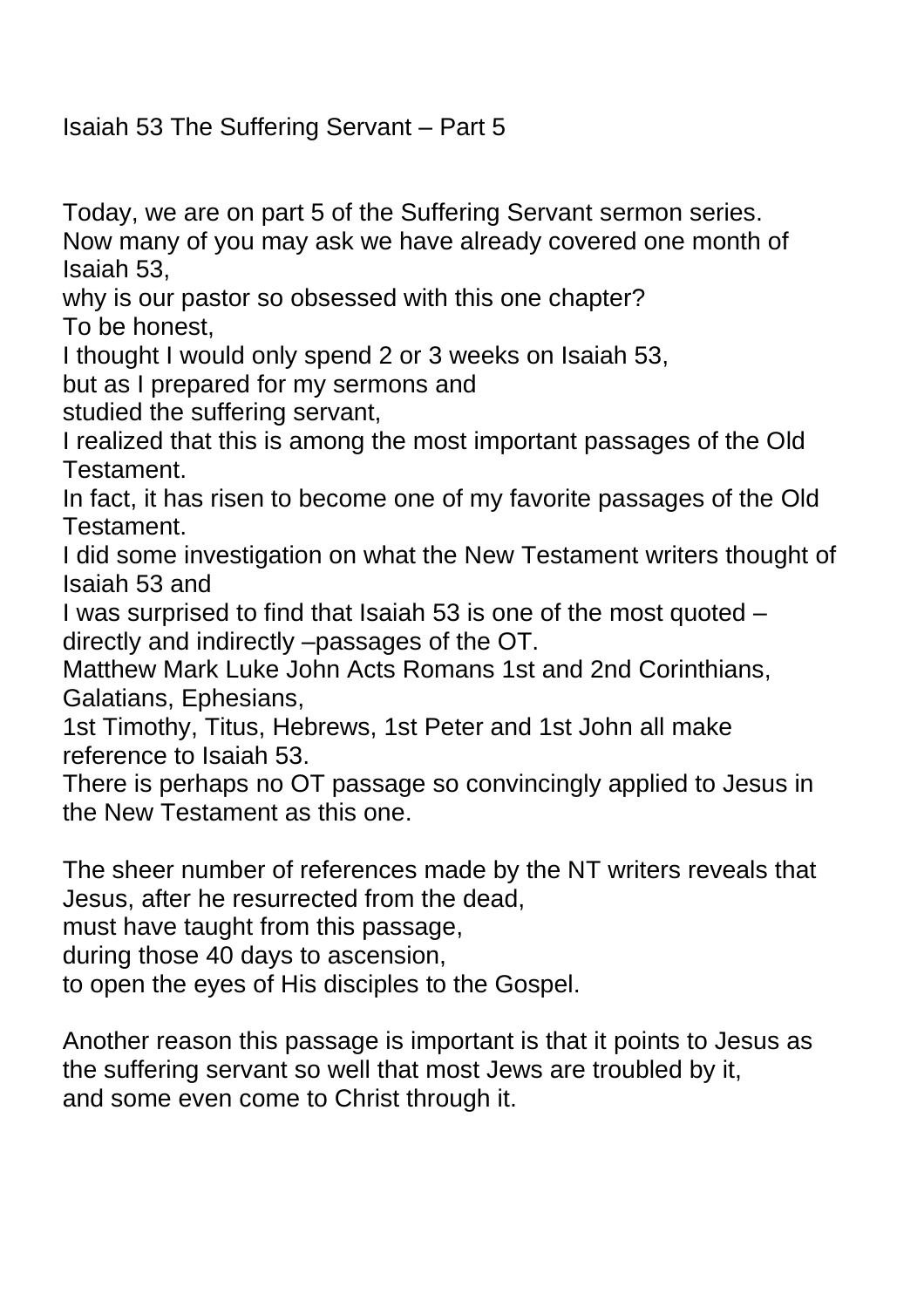There is a Jewish believer in Jesus who goes up to random Jews in Israel. And without the Jews knowing he's reading from the Jewish Bible,

he reads aloud Isaiah 53.

The Jews usually think he is reading from the NT.

He then asks the Jews,

who is this person I just read about?

Who is this person who suffered and died for the sins of his people? They usually reply, "It's Jesus, of course."

And then the Jewish believer then exposes the source of the reading – It's from your very own Jewish scriptures: the Tanakh – Isaiah 53. Most of the time, the Jews are surprised, but never are they pleasantly surprised.

You see,

a simple hearing of the description of Christ on the cross in Isaiah 53 is instantly clear — even for a Jew.

I'm reminded of the story of a famous Jewish man who became a believer of Jesus.

His father who was an orthodox Jew that hated Christianity.

He was ashamed of his son becoming a believer in Jesus.

Despite the antagonism, the son on occasion tried to share the Gospel with his staunch Jewish father by reading from Isaiah 53.

As he was reading from Isaiah 53, the father said, "Hey, stop it! You're reading about Jesus.

You're reading from the NT, the Christian Bible.

We're Jewish, we don't read the NT!"

The son replied,

"I'm actually reading from the Jewish Bible, our Tanakh,

the very Bible that was given to me by the orthodox Jewish rabbi you hired for my Bar Mitzvah.

See, the rabbi even signed it."

The father became upset,

"I don't want to hear any more of this!"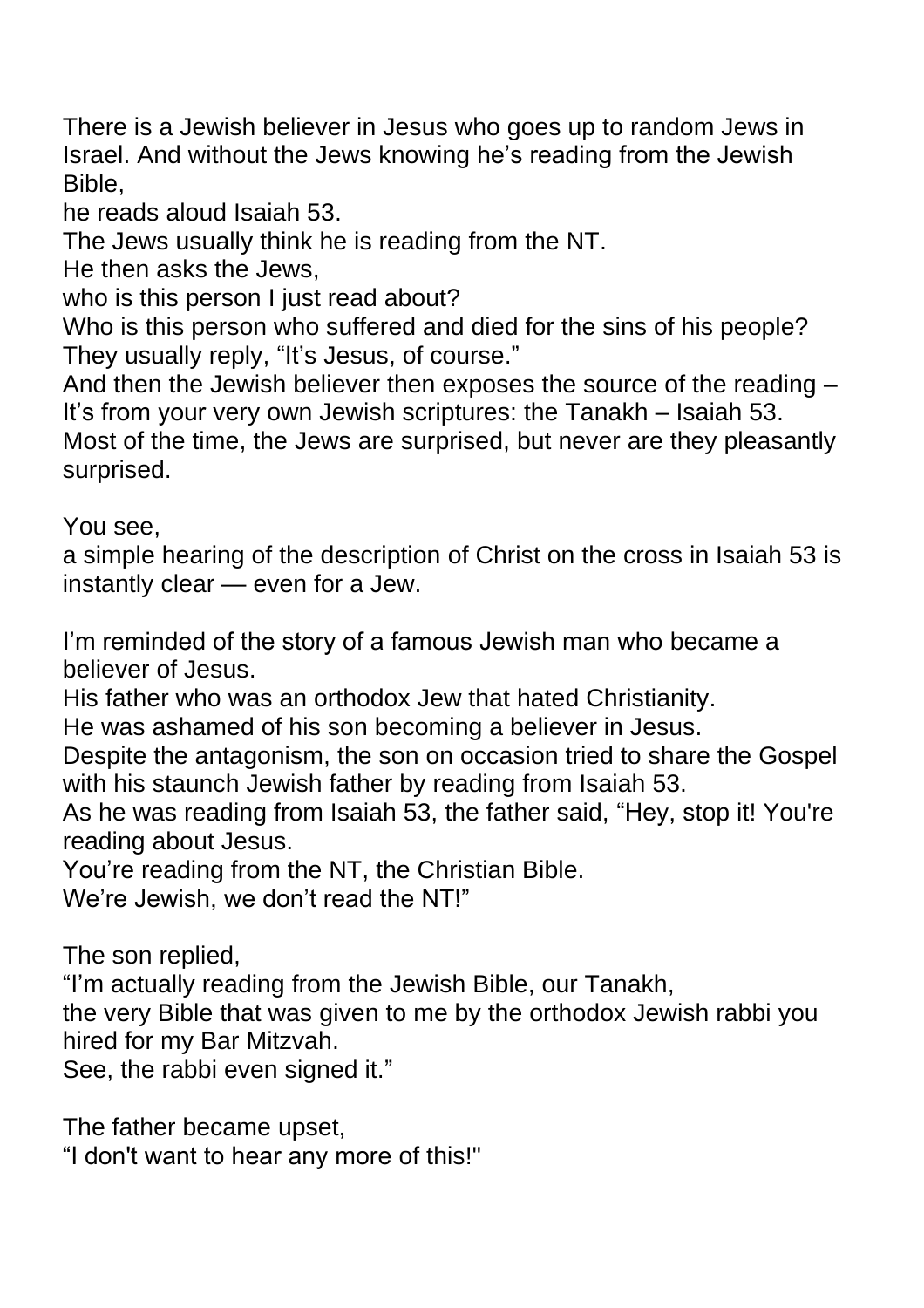"You don't want to hear the Jewish Bible? Isaiah 53?" A few years later, when the old man was on his death bed, his son's reading of Isaiah 53 had proven to have made a huge impression on the old man because, before he died, his son asked him, "Would you like to know the Messiah, the Suffering Servant?" And his father said in Hebrew, "Ken! Ken!" -- meaning "Yes! Yes!"

His Jewish father is fortunate because he came to saving faith in the Messiah before he died.

Most Jews, however, fail to see Jesus as the fulfillment of Messianic Prophecy.

Why is that?

The most theologically rooted explanation is offered by Paul:

(Rom. 11:25)

I do not want you to be ignorant of this mystery, brothers and sisters, so that you may not be conceited: Israel has experienced a hardening in part until the full number of the Gentiles has come in.

In 2 Cor. 3:15, Paul says of the Jews "a veil lies over their heart" when they read the Old Testament.

(Acts 13:27)

The people of Jerusalem and their rulers did not recognize Jesus, yet in condemning him they fulfilled the words of the prophets that are read every Sabbath.

But in addition to these passages, another reason is this basic law of reality: You cannot see what you refuse to look at.

Let me explain,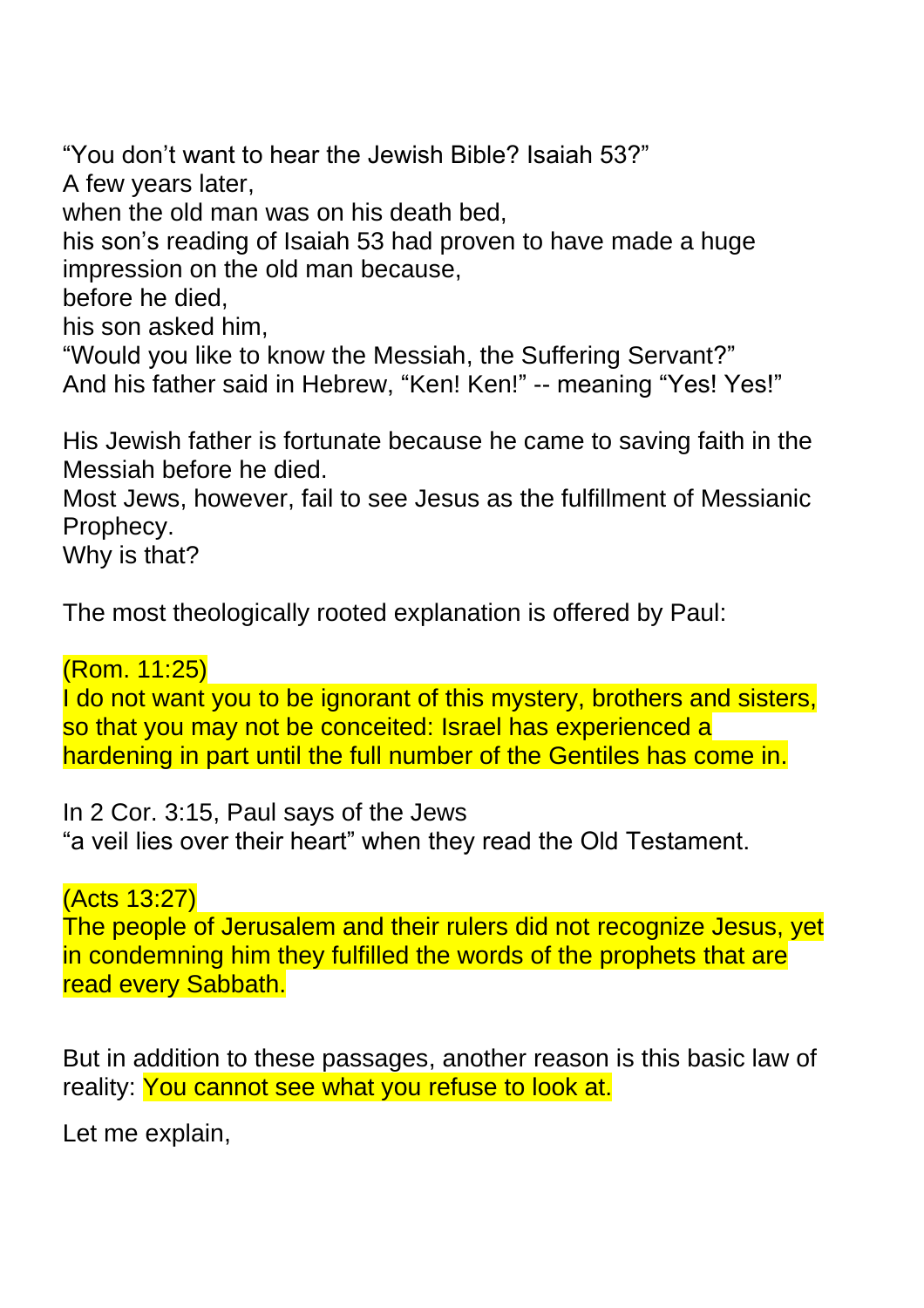Virtually all Jewish synagogues follow a yearly Bible reading schedule through much of the OT.

There are set readings for each Sabbath as well as special readings on holy days.

Every Sabbath includes a

Parshah

- a reading from the Torah (Genesis-Deuteronomy)
- read entirely every year

The Parshah is followed by a

Haftarah

- reading from the Prophets
- means "completion."
- read entirely every year
- Jesus reads the haftarah in Luke 4:17-18

Do you remember? Jesus stands up in his hometown synagogue in Nazareth and then reads from the Isaiah scroll.

If you look up the modern yearly synagogue reading schedule, however, you will discover that Isaiah 53 is never read. Ever.

Not in the weekly Sabbath readings.

Not on any special holy day.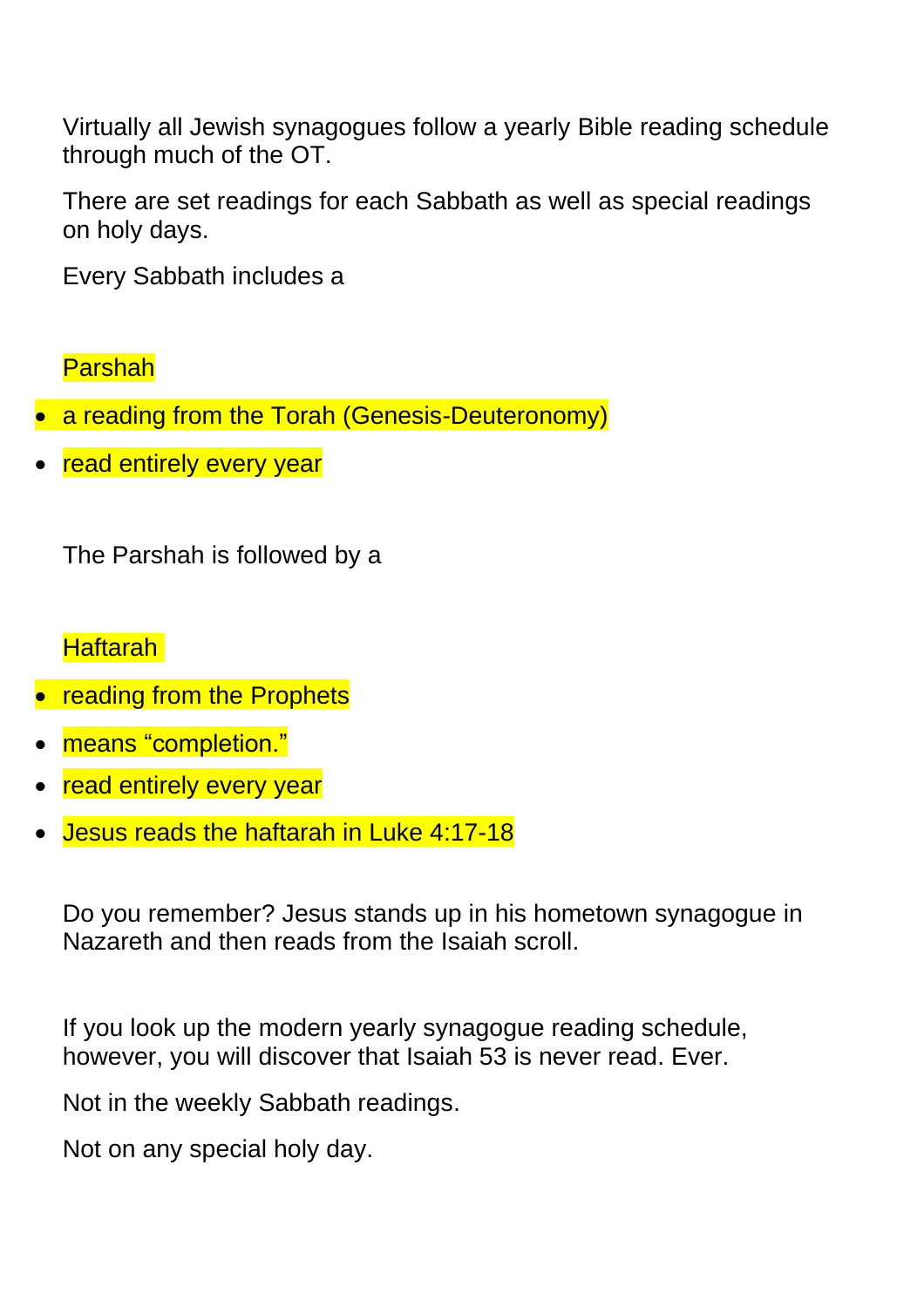Every year around September one of the scheduled Sabbath readings is Isaiah 51:12-52:12.

But do you notice where this reading stops?

It stops at Isaiah 52:12, right before the prophecy of Jesus starts – which starts at Isaiah 52:13.

What do you suppose the following Sabbath haftarah reading is? Isaiah 54:1-10. They completely skip Isaiah 53.

The seven-week Sabbath haftarah readings:

Isaiah 49, 50, 51, 52 (up to 52:12), 54, 55, and 56.

Where is Isaiah 53?

It appears that Isaiah 53 has been purposefully removed so that

there is no regular, public, Jewish exposure to it.

Why is that?

It is said that the 17th century Jewish historian,

Raphael Levi,

admitted that long ago the rabbis used to read Isaiah 53 in synagogues,

but the chapter caused "arguments and great confusion," so the rabbis decided that the simplest thing would be to just take that prophecy out of the Haftarah readings in synagogues.

That's why today when Jews read Isaiah 52,

they stop in the middle of the chapter and the week after they jump straight to Isaiah 54.

Remember, you cannot see what you what you refuse to look at.

Interesting to note, however,

some Israeli scholars and academics are beginning to admit that the rabbis perhaps omitted Isaiah 53 intentionally.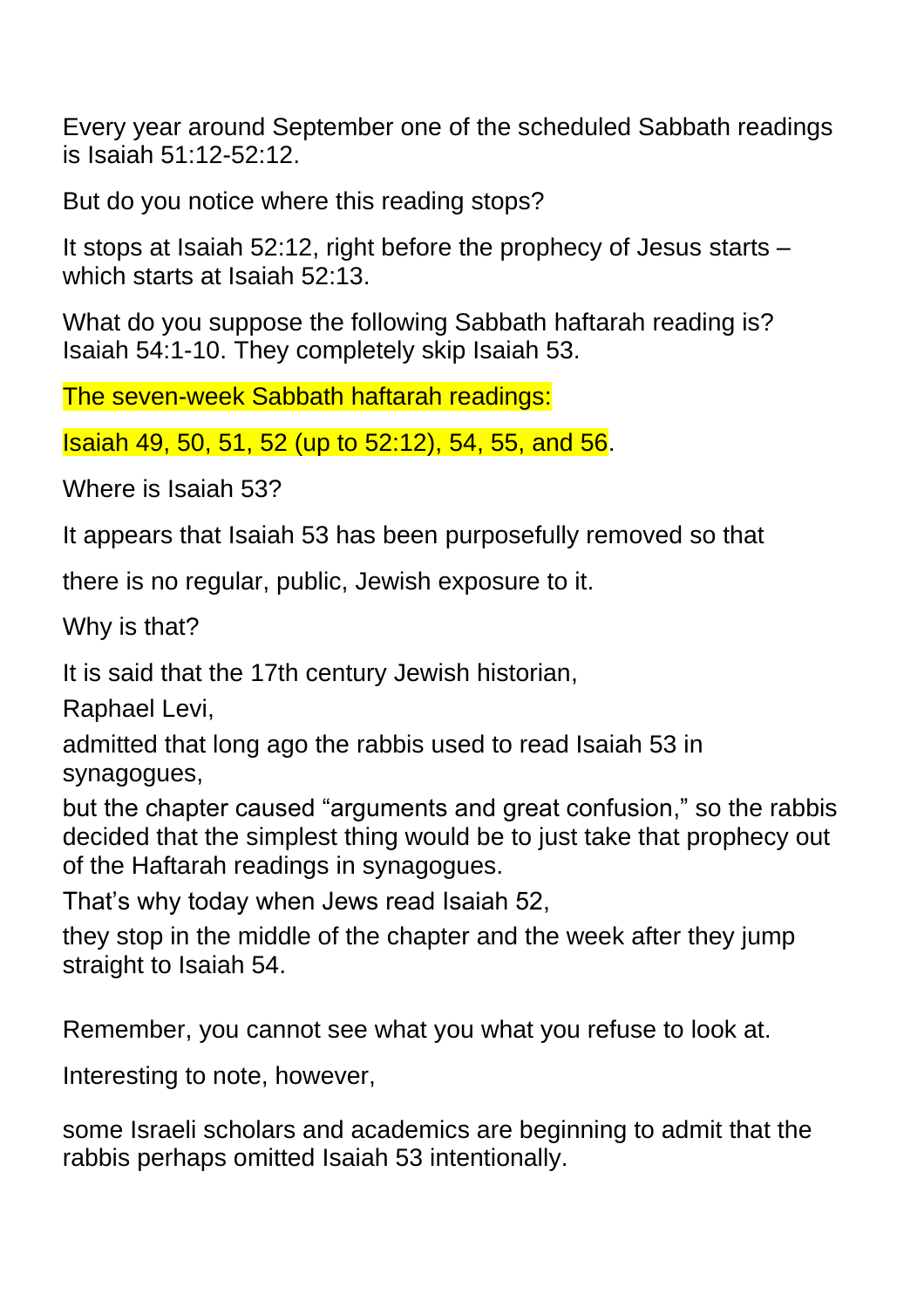In 2005 at the 14th World Congress of Jewish Studies in Jerusalem a call went out for critical discussion of this very issue.

Now let's go back to our passage in Isaiah 53:8

• Isaiah 53:8 By oppression and judgment he was taken away; and as for his generation, who considered that he was cut off out of the land of the living, stricken for the transgression of my people?

What does it mean that  $\ldots$ 

**The Servant Was Stricken** stricken past participle of strike נֶגַע (neh'-gah) a stroke, plague, mark.

What are some ways Jesus was struck? JAMA actually published some research work on On the Physical Death of Jesus Christ:

"Clearly, the weight of historical and medical evidence indicates that Jesus was dead before the wound to His side was inflicted and supports the traditional view that the spear, thrust between His right ribs, probably perforated not only the right lung but also the pericardium and heart and thereby ensured His death…"

If you notice in medieval crucifixion paintings the placement of the nails in the hands of Jesus are actually wrong.

We know today from scientific experiments and physiology that it is mechanically impossible for the pierced hands of the crucified to support the weight of a crucified body on a cross.

Experiments on crucified cadavers demonstrate that nails simply tear through the flesh of the palm of the hands.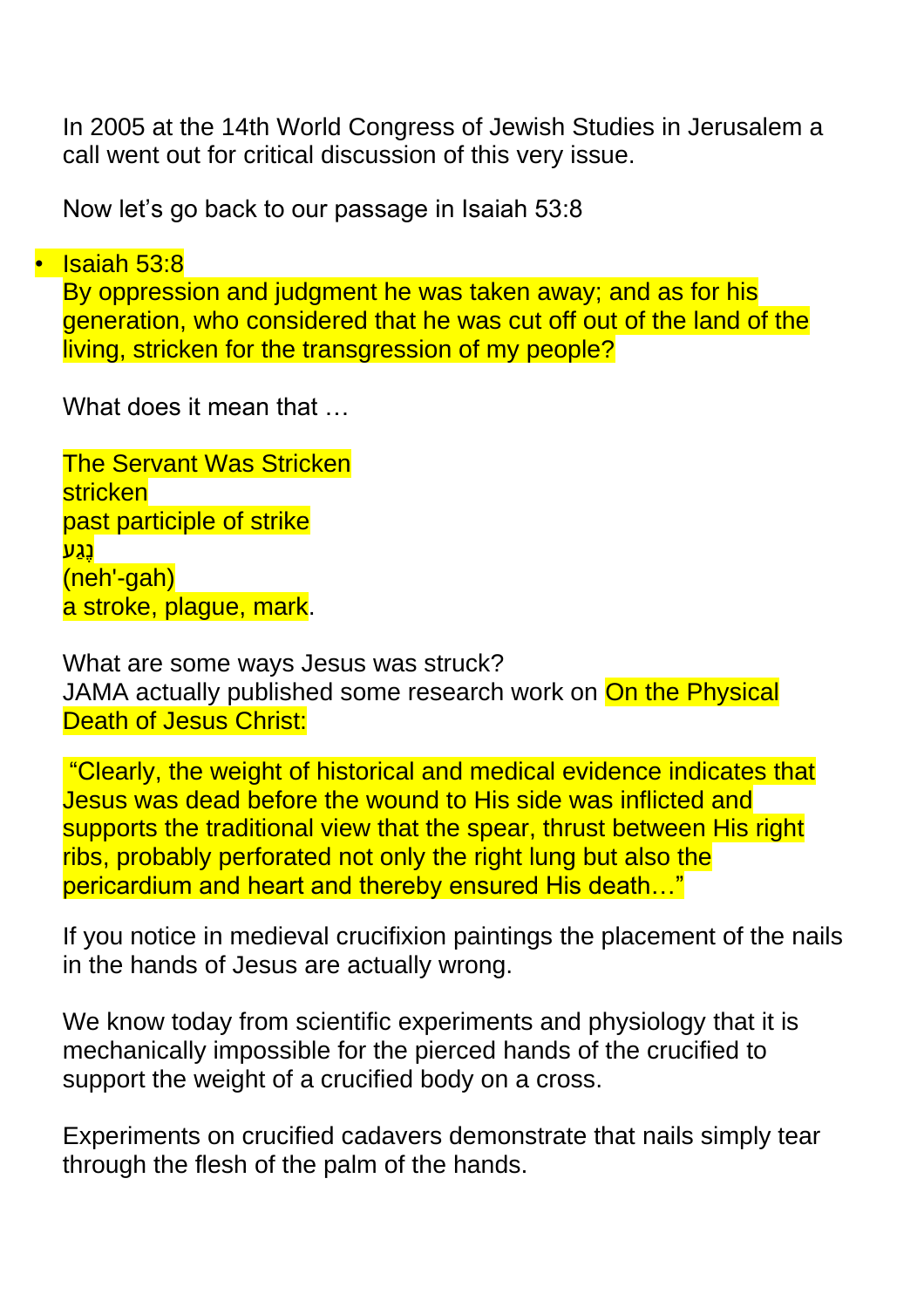If nails are passed through the wrist, however, the arms can support the weight of the body because of the carpal bones of the hand.

As the spikes were nailed into the wrist area of the hand, the median nerve would be crushed and it would send sharp, jolts of pain through the arm.

## Isaiah 53:9

Because He had done no violence, Nor was there any deceit in His mouth.

What does it mean that he "did no violence" or "there was no deceit in his mouth."

## 1 PETER 2:22 gives us insight,

"He committed no sin, neither was deceit found in his mouth."

He was without sin.

Jesus was holy. Why does Jesus have to be without sin? Because in order for Jesus to be the spotless lamb to take away the sins of the world, he had to be without sin.

1 Peter 1:18,19 says,

Knowing that you were ransomed from the futile ways inherited from your forefathers, not with perishable things such as silver or gold, but with the precious blood of Christ, like that of a lamb without blemish or spot.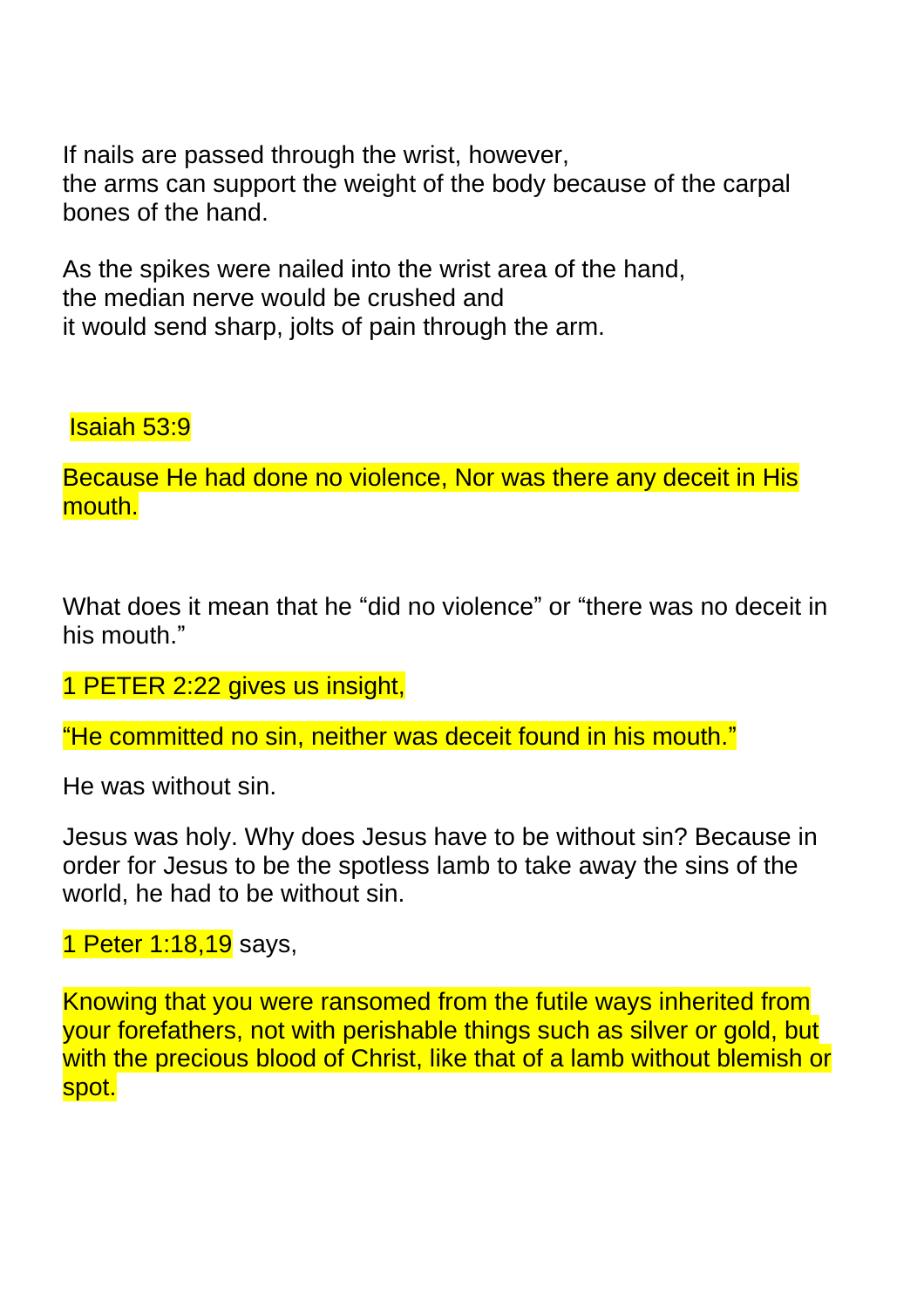Remember, in Hebrews 9:22 it says, without the shedding of blood, there can be no forgiveness of sins. The blood of Jesus is precious to us – it is necessary for the forgiveness of sins. And because of this great exchange, Our Sin Falls Upon the Sinless Servant: In Isaiah 53:6 it states,

All of us like sheep have gone astray, Each of us has turned to his own way; But the Lord has caused the iniquity of us all To fall on Him.

You see, we are the sheep that goes astray  $-$  turns our own way  $$ disobeys God. But the lamb of God – Jesus – is the obedient sheep – without sin. He is the innocent, sacrificial lamb!

2 Cor. 5:21 says,

For our sake He (God) made him to be sin who knew no sin, so that in him we might become the righteousness of God.

Only if Jesus is sinless, can he take upon himself the penalty of our sin; only if he is righteous, can he transfer his righteousness to us. Praise God for the imputation of His righteousness so that in Christ we can be considered righteous – that is, justified.

Our justification came at a cost – Isaiah 53:9 states,

He was assigned a grave with the wicked, and with the rich in his death.

As you know, this prophecy came true: Jesus died between two criminals.

In addition, he was buried in the tomb of a very rich man named Joseph of Arimathea, who buried the body of Jesus Christ in his garden tomb. Joseph was rich enough to afford such a tomb. He was also "a respected Jewish man member of the council, the Sanhedrin, who was also himself looking for the kingdom of God"; and he "had not consented to their [the Sanhedrin's] decision and action. "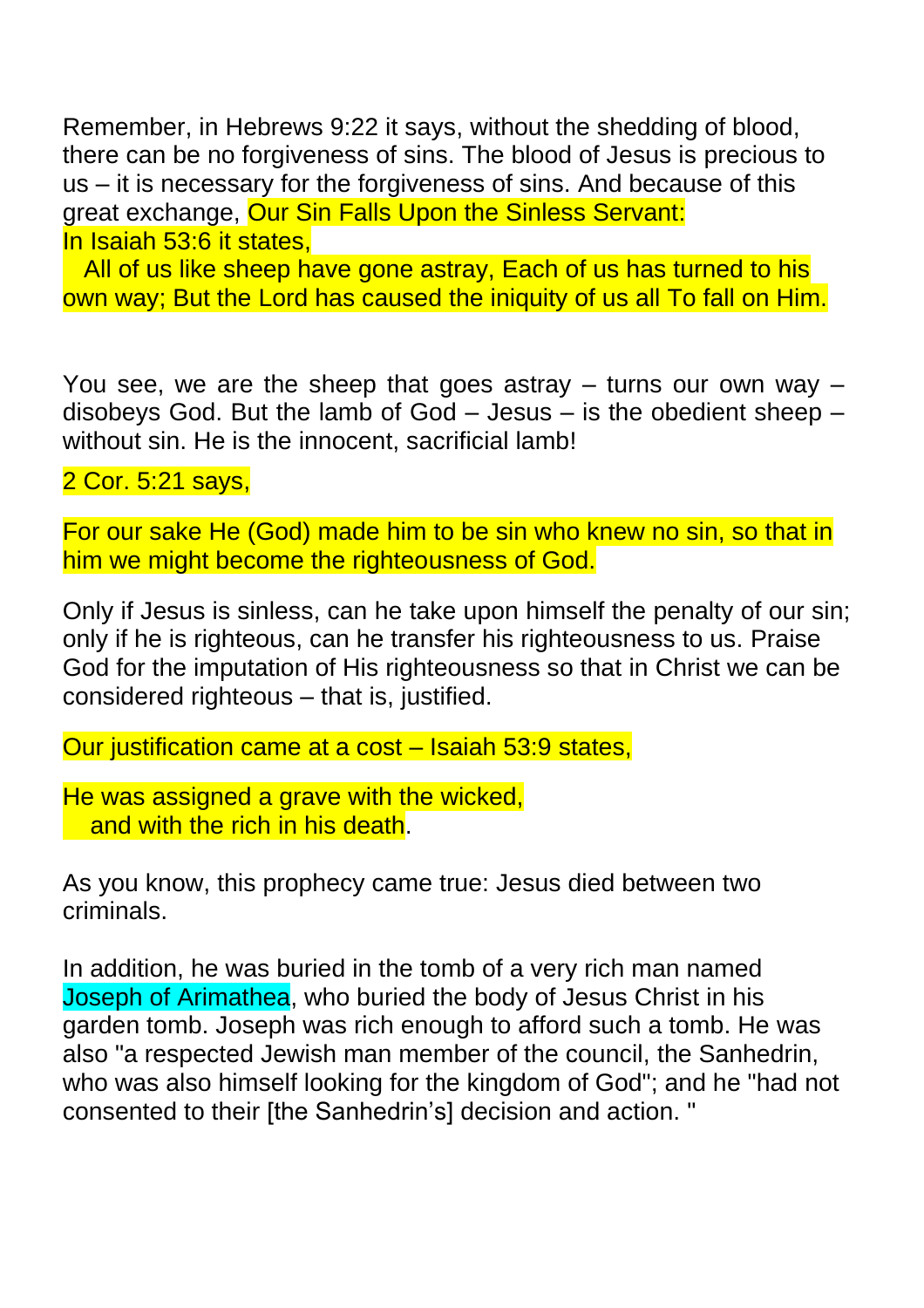Today, if we look at Bible archaeology, we have 2 proposed sites of Jesus' death and resurrection.

One is the Church of the Holy Sepulcher – a church located in Jerusalem.

It is the most famous church in the world.

Thousands of pilgrims come to visit this church everyday.

Located in this church is what is believed by many to be the location of Calvary, Golgotha and the tomb of Jesus.

I've visited this church many times but I don't like this church because there is so much blatant **Idolatry: Veneration of Stone Objects and** Images.

This is the preferred location of [Roman Catholic,](https://en.wikipedia.org/wiki/Roman_Catholic) [Greek](https://en.wikipedia.org/wiki/Greek_Orthodox)  [Orthodox](https://en.wikipedia.org/wiki/Greek_Orthodox) and [Armenian Apostolic,](https://en.wikipedia.org/wiki/Armenian_Apostolic_Church) the Coptic [Orthodox,](https://en.wikipedia.org/wiki/Coptic_Orthodox_Church_of_Alexandria) [Syriac](https://en.wikipedia.org/wiki/Syriac_Orthodox_Church)  [Orthodox](https://en.wikipedia.org/wiki/Syriac_Orthodox_Church) and [Ethiopian Orthodox](https://en.wikipedia.org/wiki/Ethiopian_Orthodox_Tewahedo_Church) churches.

These denominations [share](https://en.wikipedia.org/wiki/Simultaneum) and jealously control the church of the Holy Sepulcher.

Unfortunately, as you can see in the picture,

these churches have ignored the 2nd commandment

"Do not make an image" and so objects of stone and images have been created. The entire site is not only teeming with images and objects, but these images and objects are also venerated.

Another reason I don't like the site are reasons related to scholarship and research.

Because the death and burial site of Jesus is covered by the church structure, shrines, icons, paintings, and other structures,

it is very difficult to do any archeological research on the site.

Notice our church – the Protestant Reformation church -- is not included among the 6 churches that control this site.

The other proposed site of Golgotha and the tomb of Jesus is the Garden tomb.

This is known as the Protestant site of Golgotha and the tomb of Jesus.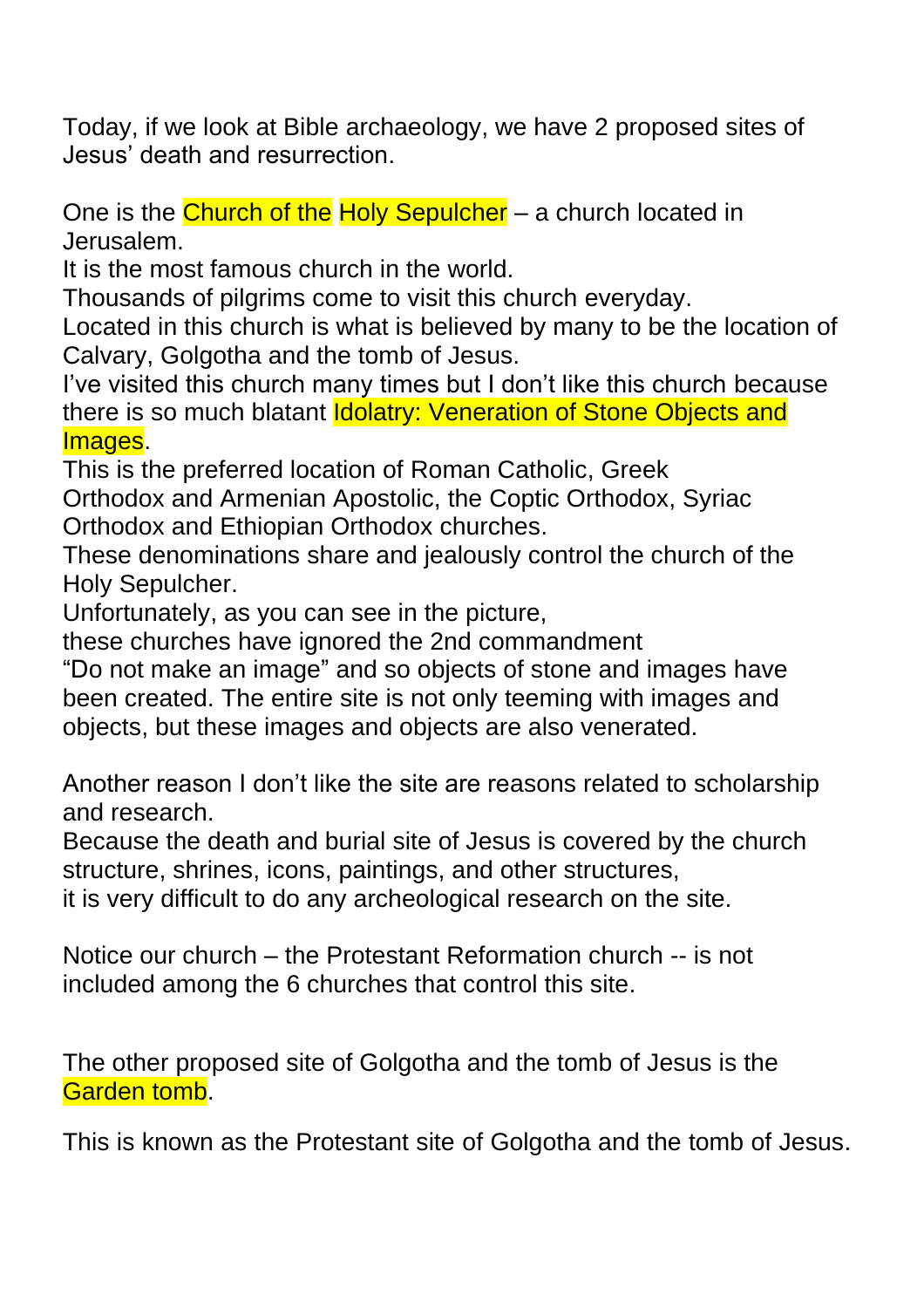If you notice in the pix, there are no images of Jesus or saints and no veneration of objects of stones.

People come here to see a possible location –

what it could have looked like 2000 years ago –

on this Protestant site of Golgotha and Jesus' Tomb.

So it is also a site that is educational –

it opens up the Scriptures to visitors.

Because it is not covered with church structures, pillars, shrines, icons, etc., I like this site because it is easy to verify that this location (archaeologically) fulfills all the criteria laid out in the Gospels:

Evidence for the Garden Tomb as Legitimate Site:

- •Excavations prove it to be a garden owned by a rich man (a wine press that dates back to Jesus time and a cistern – 3<sup>rd</sup> largest -were excavated there).
- It is clearly outside the old walls of Jerusalem. **Jesus** suffered and **died** outside the city gates to make his people holy ... to sanctify the people by his own blood, **Jesus** also suffered **outside the camp**. Heb. 13:12
- There is a rocky cliff nearby with the face of a skull in it.
- It is near the city gate (the Damascus Gate).
- The cliff is thought to have been a place of execution.
- A stone gutter for a large stone to roll over the entrance is in front of it.
- The tomb is cut out of the rock.
- It has a low entrance that forces you to bend over. (Scripture mentions Mary Magdalene bent over to look into the tomb in John 20:11)
- Golgotha and the tomb are close to each other, as the Sabbath "hurry" required.
- There are evidences of ancient Christian symbols and activity on the site (crosses, etc.).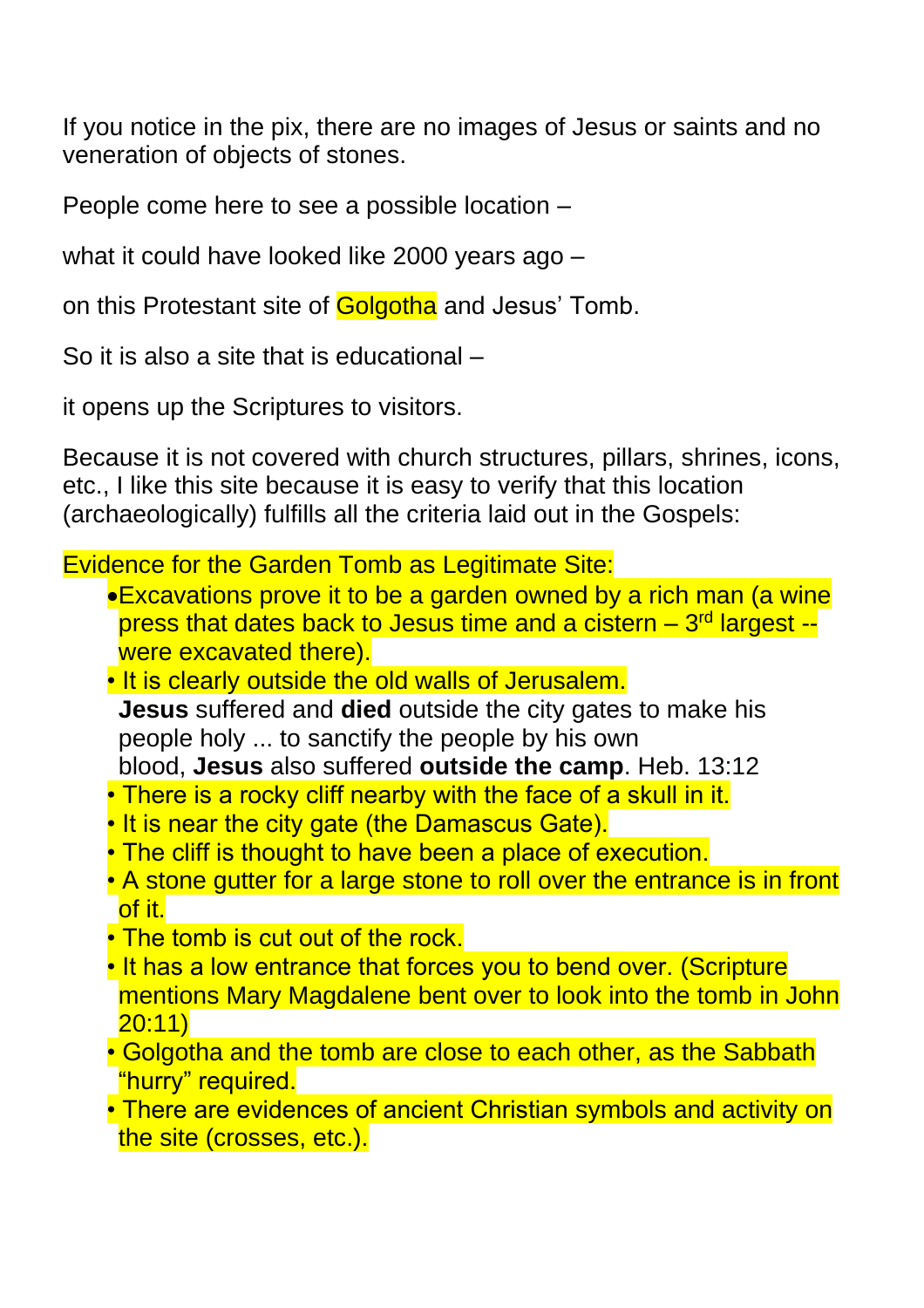However, my biggest evidence that this site is the actual one is one that actually comes from the Old Testament.

Do you remember the story of **Abraham and Isaac**?

Do you remember God tested Abraham?

He told him to go to a mountain and sacrifice, his son, his only son, whom he loved. Abraham was obedient and he took his son up on the mountain to sacrifice him.

Isaac, thinking that Abraham was going to sacrifice a lamb, asks his father, "Where is the lamb for the sacrifice?"

Abraham answered, "God himself will provide the lamb."

Long story short,

Abraham is about to sacrifice his son,

but the Angel of the Lord stops him at the last second.

Gen. 22: 13,14 says,

Abraham looked up and there in a thicket he saw a ram[\[a\]](https://www.biblegateway.com/passage/?search=Genesis+22&version=NIV#fen-NIV-561a) caught by its horns. He went over and took the ram and sacrificed it as a burnt offering instead of his son. So Abraham called that place The Lord Will Provide. And to this day it is said, "On the mountain of the Lord, the Lord will provide."

Let's read the last line together.

"On the mountain of the Lord, the Lord will provide." יֵר<u>אֶה יְהוָה</u> [yeh rah eh}

So did God provide?

Yes, I believe he did on this actual spot, on this actual mountain range.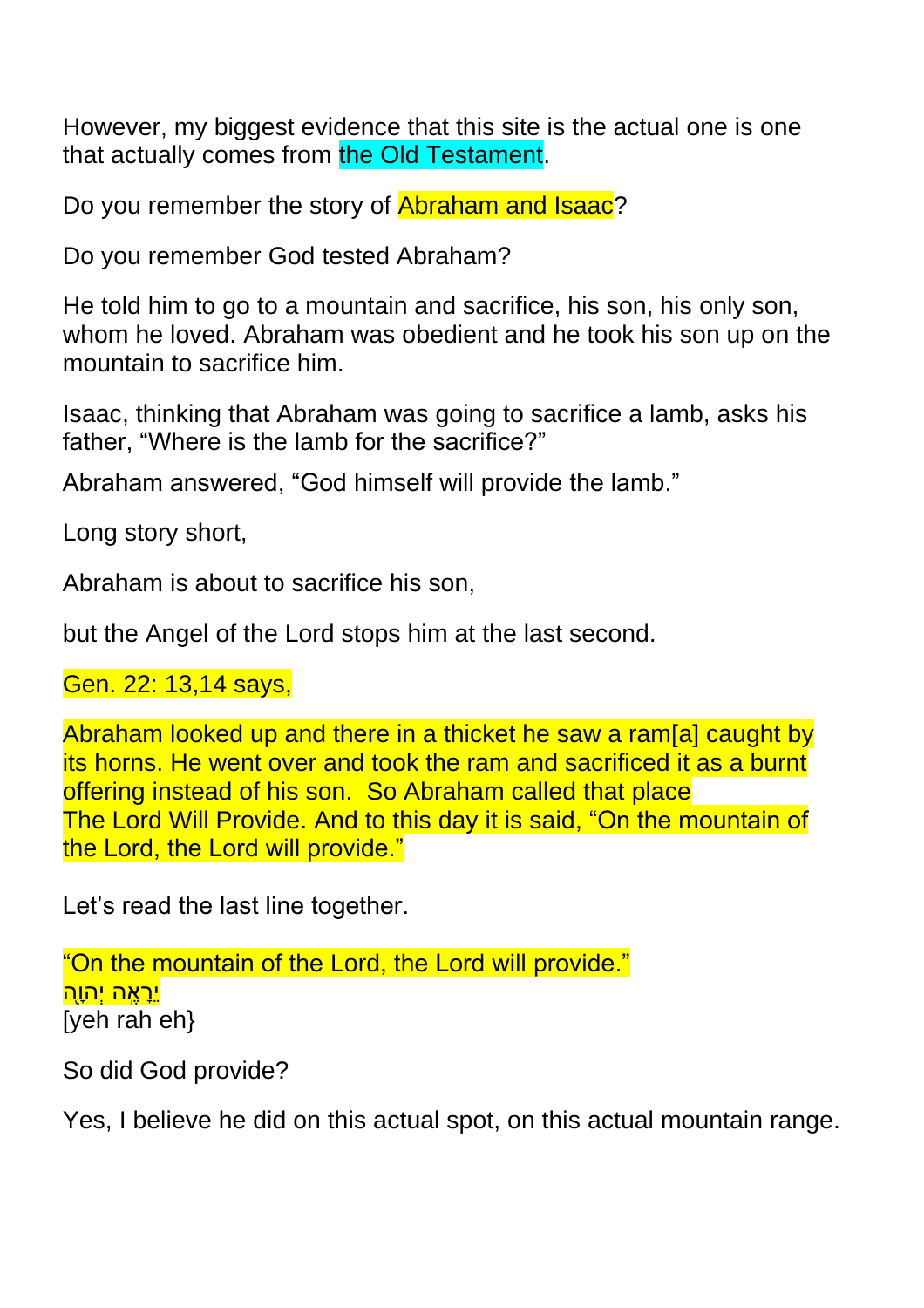You see, the place the Lord will Provide a substitute for Isaac was located on which mountain?

Answer: Mount Mariah.

And do you know where the Protestant location of Golgotha is?

It's on the **highest peak of Mount Moriah**.

I believe about 2000 years after Abraham was promised "the Lord will provide." [Adonai yeh rah eh}

God kept his promise on the very same spot –

at the height of Mount Mariah – which is also the same spot of? What? You guessed it – Golgotha, the Protestant location of Golgotha

– it's located right here.

At this site – God provided a substitute – the Suffering Messiah, who would be punished for OUR sins, He provided His Son, His one and only son to suffer and die instead of us. We deserved to suffer and die, but God provided Jesus – the true sacrificial lamb caught in the thicket -- He allowed us to humiliate him, reject him, and to torture him to death in order to take our sins upon himself on the tree on Golgotha on the place of the Skull.

Brothers and Sisters in Christ,

because of what the suffering servant has done for us,

let us also suffer for the good of others who sin against us.

If God, who is perfect, forgives us of all our sins,

how much more should, we who are not perfect,

forgive one another?

Beloved, this is the wonderful message of the Suffering Servant: